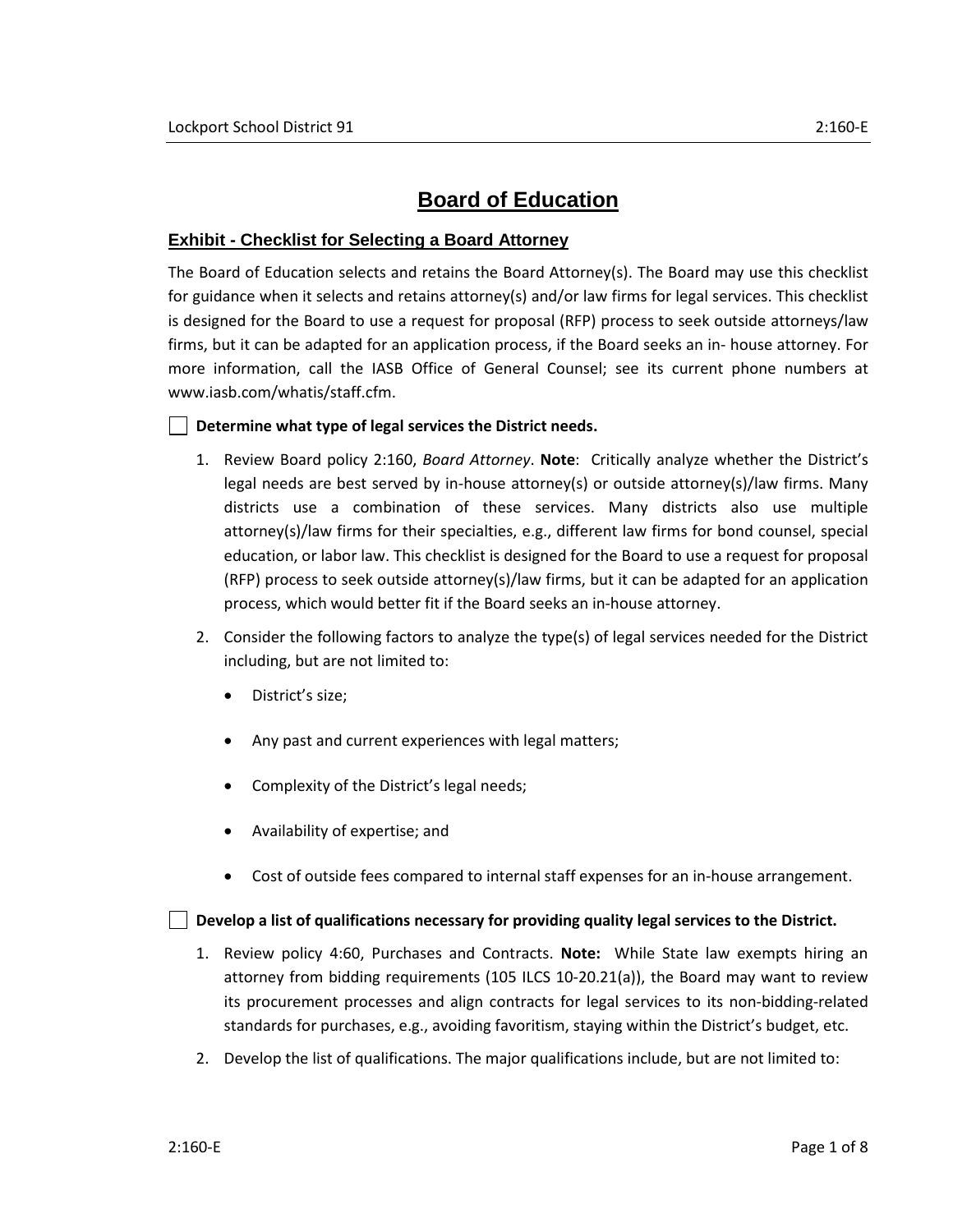- Licensed to practice law in Illinois and in good standing with the Illinois Attorney Registration and Disciplinary Commission (ARDC) (see checklist item *Conduct a reference check and other background investigations*, below)
- Member of the District's assigned United States district court and the Seventh Circuit Court of Appeals
- Substantive knowledge and experience in the legal areas matching District's needs, e.g., bidding, civil rights, collective bargaining, education reform, employment law, Freedom of Information Act, Open Meetings Act, other records laws, special education, student rights, etc. **Note:** This list of knowledge and experience must be created by the District's identified needs and may change from time to time.
- Experience in all aspects of contract, employment, and school law
- Experience that meets the District's needs, including litigation experience in State and federal courts
- Membership in professional associations, such as, the Illinois Council of School Attorneys (ICSA) and education law sections of bar associations, etc.
- Demonstrated knowledge of and ability to apply professional responsibility rules
- Accessibility for the District's identified needs, e.g., evening Board meetings, phone calls, etc.
- Ability to declare that representation of the District will be to the exclusion of all other clients having potential conflicts with the District's interests
- When additional qualifications apply, those list those qualifications for providing legal services. This may include specialties such as bond counsel, etc.

#### **Develop the RFP.**

- 1. Insert the list of qualifications that the Board developed.
- 2. Include the following information:
	- The deadline for responses to be submitted
	- The location (address or email) where responses should be sent
	- A statement that the Board is soliciting proposals from qualified lawyers and law firms to provide legal services to the School District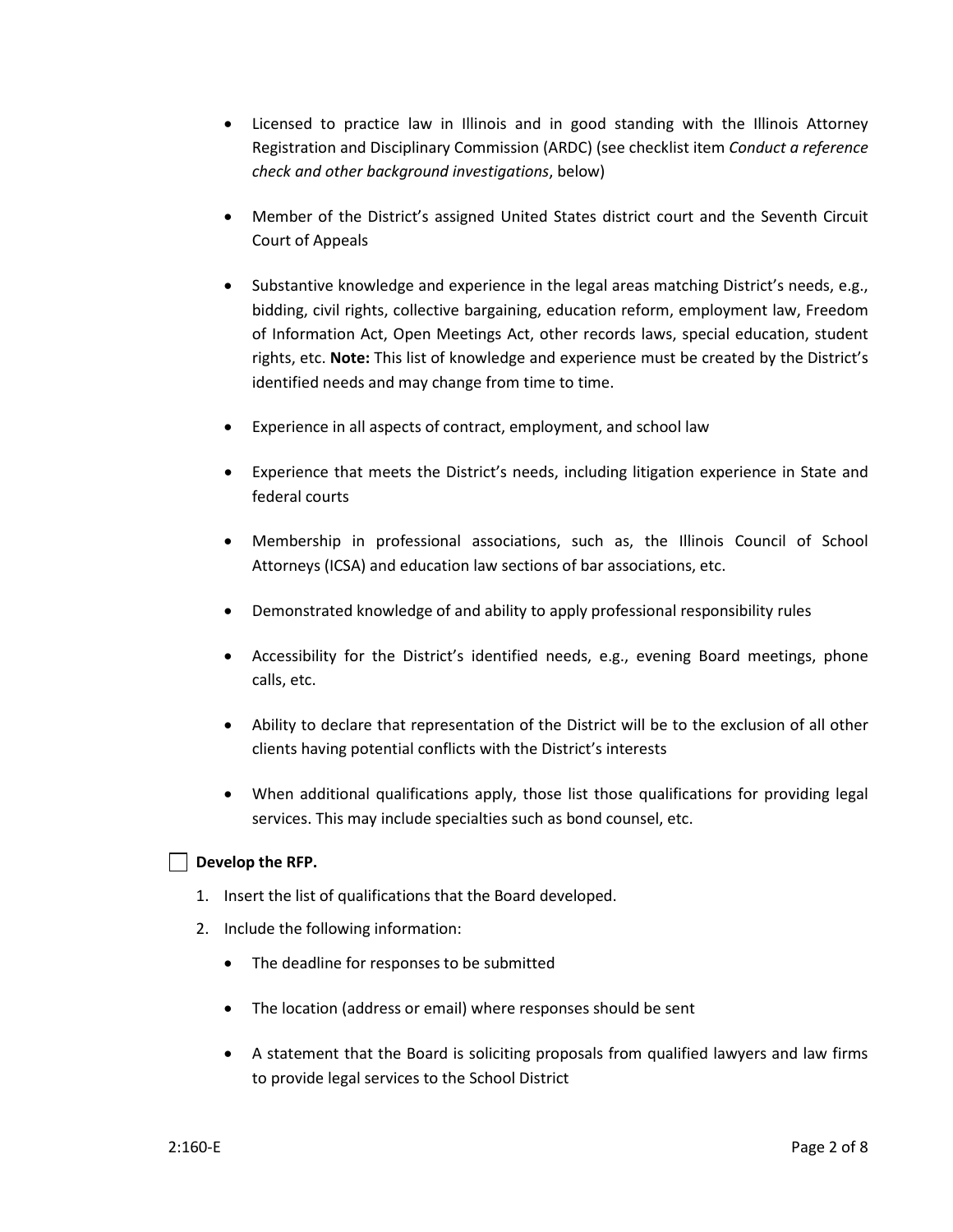- Significant information about the District. See Board policy 1:30, *School District Philosophy*, for the District's mission statement that is specific to the community's goals.
- The scope of work, e.g., "The Board Attorney will provide legal advice concerning *[typical duties, specific duties, excluded duties]*."
- Qualifications
- Details about interviews and presentations
- 3. Specify what responders must include in their responses, such as the following:
	- Cover letter, complete name, address, and legal structure (if the responder is a law firm)
	- The individuals who prepared the response, including their titles
	- If different from above, the identity of and directory information for the individuals who have authority to answer questions regarding the submitted proposal
	- A proposed fee schedule, e.g., "Respondents may combine set fees and hourly fees. If hourly fees are proposed, please provide the minimum time increment for billing purposes. If a retainer agreement is proposed, please specifically describe options."
	- A summary of the responder's relevant experience representing public schools
	- A writing sample
	- An assurance that the responder meets the RFP's qualifications
	- References including current or past clients

#### **Announce the RFP.**

1. Title the announcement. **Note:** How and where the RFP is announced are at the Board's sole discretion. The Board may want to announce the RFP during an open meeting, post it on the District's website, mail it to local law firms, and/or place it in the local newspaper(s) or other legal publications. A directory of those lawyers belonging to the Council of School Attorneys (ICSA) is on the IASB website, [www.iasb.com.](http://www.iasb.com/) A printed copy is available upon request. Inclusion in the directory does not represent an IASB endorsement. Some attorneys who practice school law do not belong to ICSA. Other online sources, such as the Illinois State Bar Association, also maintain directories of information about attorneys. The Board may want to title the announcement "The [*Insert District's name*] Board of Education Requests Proposals to Provide Legal Services."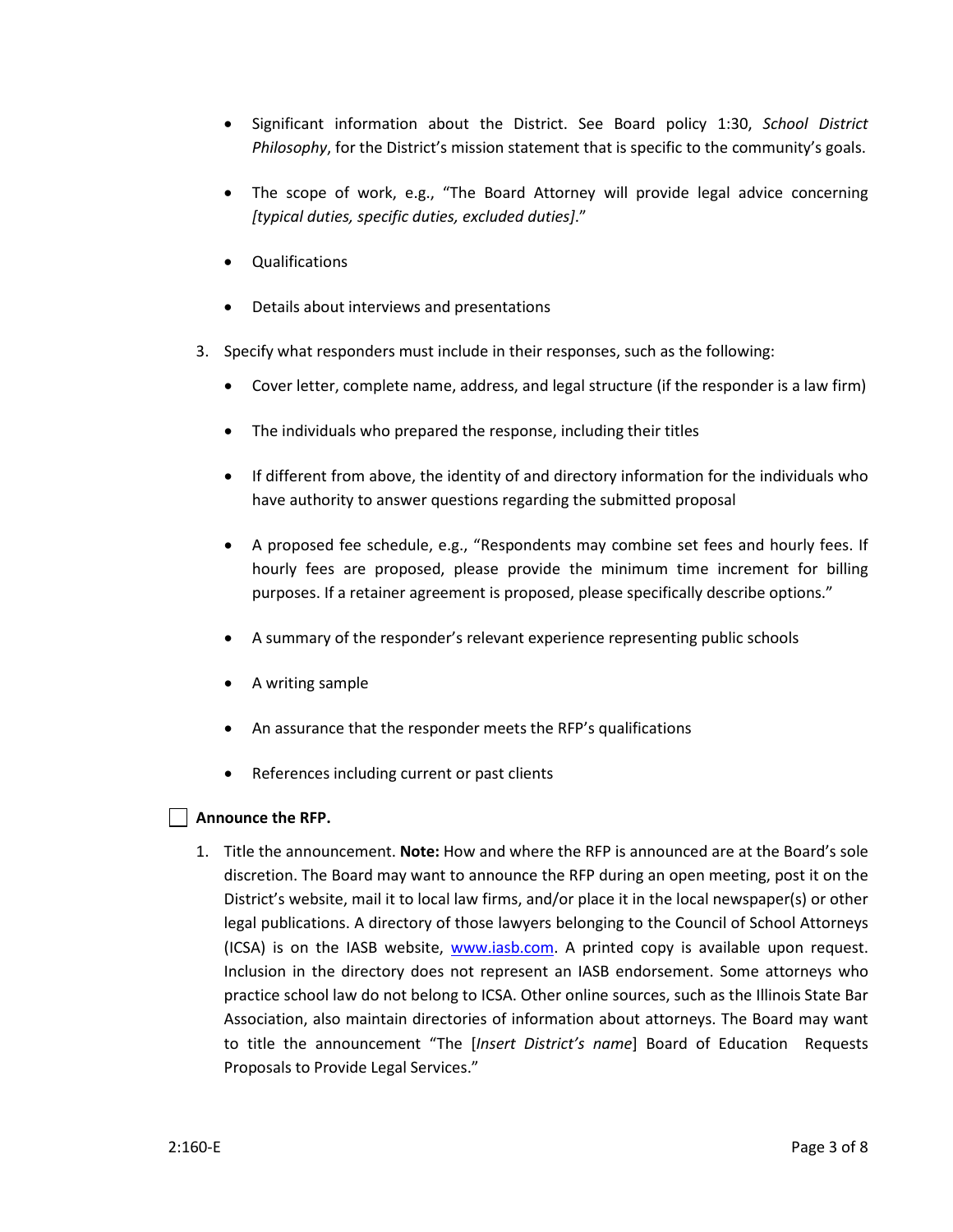- 2. Announce that the Board seeks an attorney or law firm to serve as its Board Attorney.
- 3. Inform the reader that the attorney or law firm selected will serve from the date of appointment to [*date*]. The length of the appointment is at the Board's discretion.
- 4. State the School District's philosophy or mission statement.
- 5. Insert the RFP location and contact information with the beginning date and time.
- 6. Tell prospective responders that completed RFPs must be returned [*by certain time and date*] to [*name and title of person receiving applications*].

#### **Receive and manage responses to the RFP.**

- 1. Review policy 2:110, *Qualifications, Term, and Duties of Board Officers*. The Board President is a logical officer to accept the applications, but this task may be delegated to the Secretary or Superintendent's secretary if the Board determines that it is more convenient. Who accepts applications is at the Board's sole discretion and should be decided by the Board prior to posting the RFP announcement
- 2. The Board will discuss, at an open meeting, its process to review the applications and who will contact RFP responders for an interview.
- 3. The designated person will contact RFP responders for interviews.

## **Develop interview questions.**

- 1. Interview questions are at the Board's discretion.
- 2. A prospective attorney or law firm to fill the Board Attorney position may raise other specific issues that the Board will want to cover during an interview.
- 3. The following non-exhaustive list of interview questions may help the Board tailor its questions toward finding an attorney or law firm with an approach to the role of the Board Attorney that the Board desires:
	- What do you see as your role as Board Attorney?
	- How many other school districts do you currently represent?
	- What kind of legal services do you provide to your school clients? Please explain how your other experience is relevant to this position.
	- How many years of experience does your firm (or, the attorney) have? How long have you been practicing law? How long have you been representing school districts?
	- What methods will you use to ensure all members of the Board, which is your client, remain informed? See the discussion about the *Ill. Professional Rules of Conduct* in f/n 2 of policy 2:160, *Board Attorney*.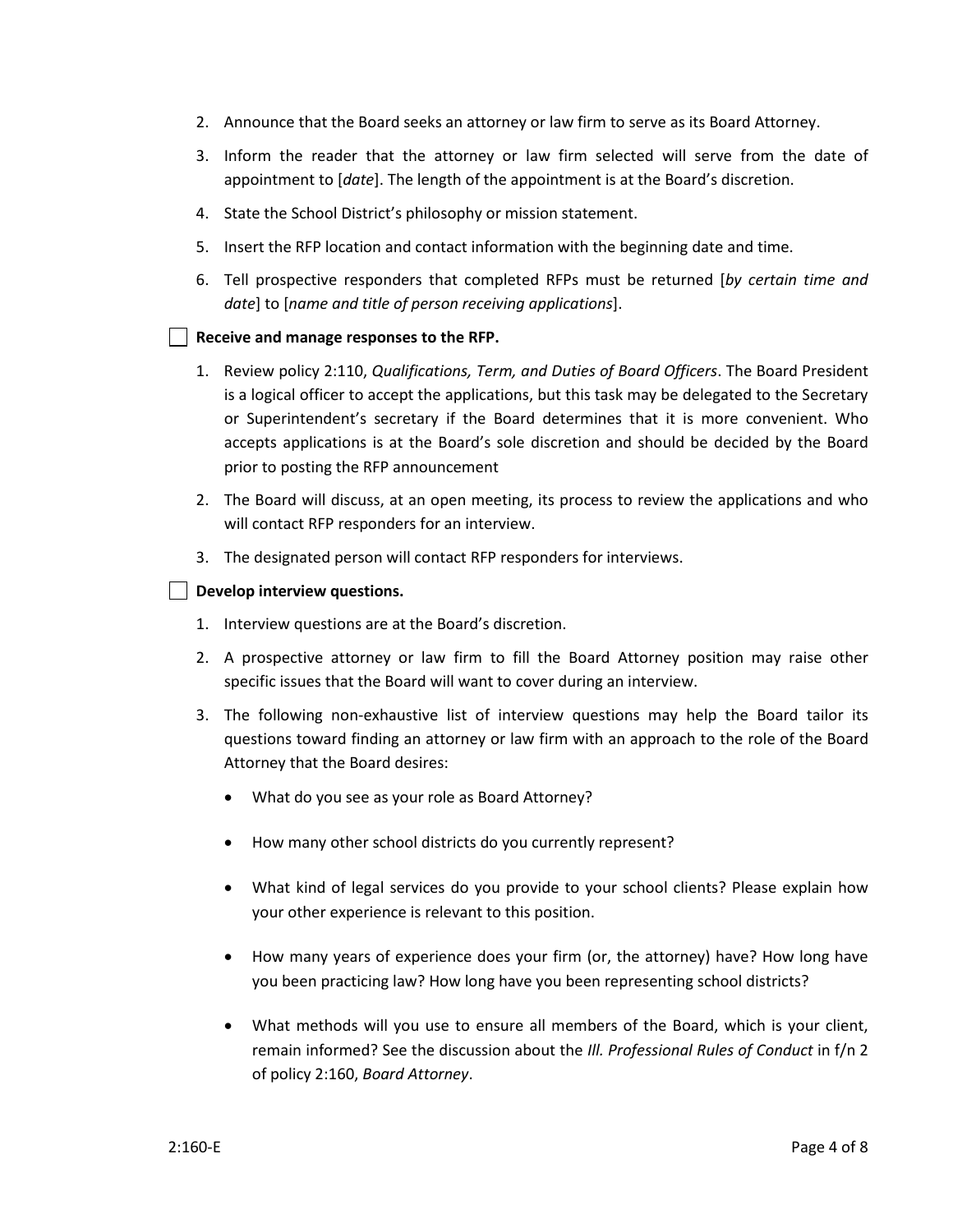- How would you manage a situation in which the Board feels strongly about its position but you believe that position is not legally supportable? The *Ill. Rules of Professional Conduct*, at [www.illinoiscourts.gov/supremecourt/rules/art\\_viii/default\\_new.asp,](http://www.illinoiscourts.gov/supremecourt/rules/art_viii/default_new.asp) require attorneys to represent the Board in its capacity as the governing body for the District. The responders should be discussing these rules, specifically Rule 1.7 (Conflict of Interest: Current Clients) and Rule 1.13 (Organization as Client), among others, in their answers to this question. See also, **PRESS** policy 2:160, *Board Attorney*.
- How would you manage a situation in which the Board's interest may be or become adverse to one or more of its members? See the discussion about the *Ill. Professional Rules of Conduct* in f/n 2 of policy 2:160, *Board Attorney*.
- How would you manage a situation in which the Board and Superintendent are in conflict? How about a divided Board? See the discussion about the *Ill. Professional Rules of Conduct* in f/n 2 of policy 2:160, *Board Attorney*.
- If the Board did something that you had advised against, could you still defend the Board's action? See the discussion about the *Ill. Professional Rules of Conduct* in f/n 2 of policy 2:160, *Board Attorney*.
- Will you try to shape Board decisions or do you have a *whatever the Board decides philosophy*? See the discussion about the *Ill. Professional Rules of Conduct* in f/n 2 of policy 2:160, *Board Attorney*.
- Do you give clients specific recommendations or do you advise them of the available options and let the client decide? See the discussion about the *Ill. Professional Rules of Conduct* in f/n 2 of policy 2:160, *Board Attorney*.
- Do you provide your Board of Education clients with any updating services gratis?
- How do you keep your Board clients apprised of litigation and other legal matters you are handling for them?
- Will you be handling this business personally (i.e., will you delegate to your associates or partners)?
- Can anyone else in your firm handle our inquiries when you are unavailable?
- How do you keep current on school law?
- When do you tell your school clients to contact you regarding a matter with possible legal repercussions?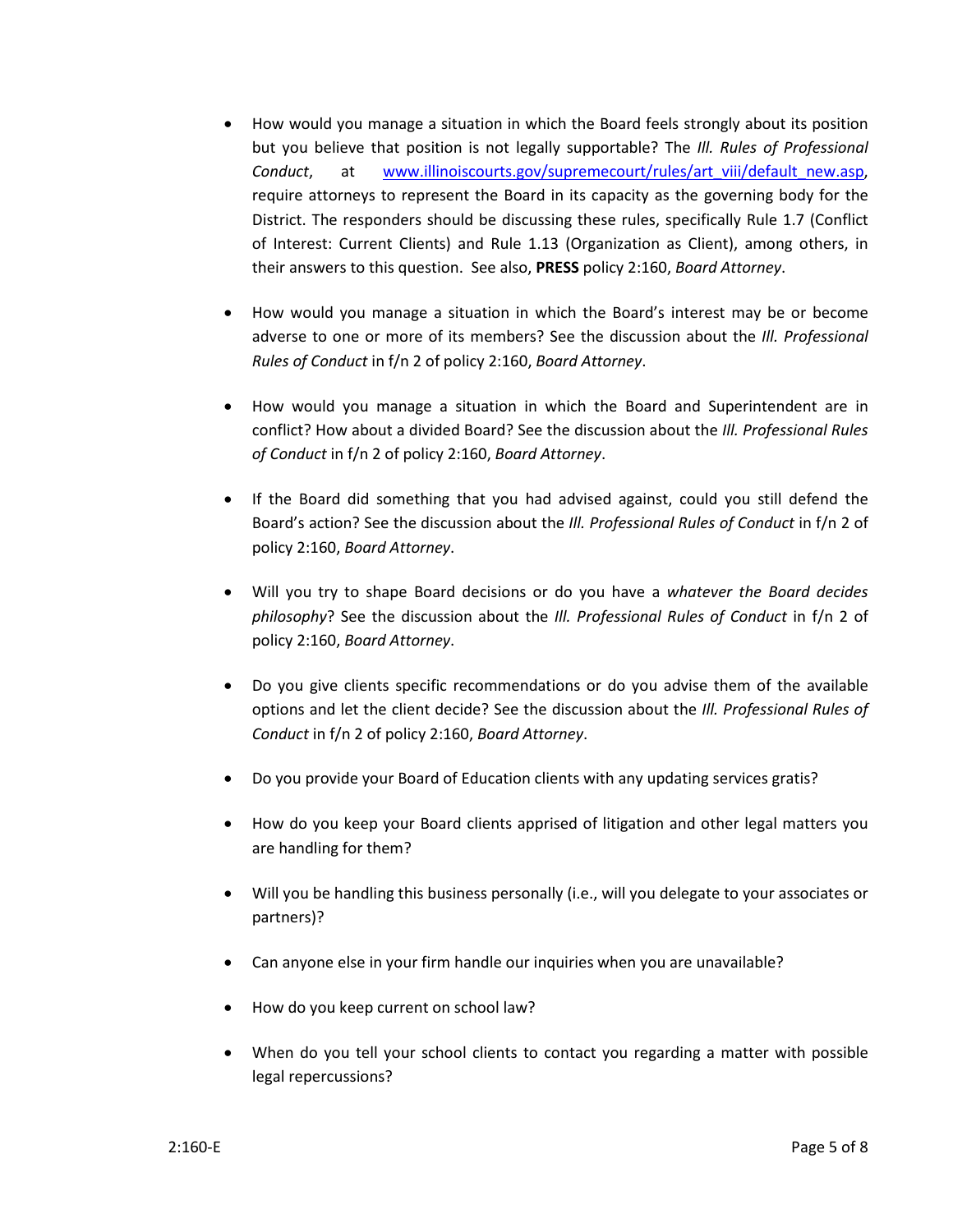- Have you represented a school district in a matter involving the rights of disabled students? …involving disabled employees? ... involving a student expulsion? … involving a teacher dismissal? … involving an employee's contract or dismissal? … involving a building contract or bidding matter? … Can you tell us about that case?
- How do you bill? How are you to be paid? Please explain your rates and/or fees. The subject of billing should cover whether the attorney or law firm prepares a budget for representation and its method for billing in detail, including the date and time, what work was performed, and who worked on the project, along with expenses.
- Did you bring a written agreement for legal services or a retainer agreement? If yes, please review it for us now. If not, please explain the options for a written agreement for legal services.

**Develop an interview protocol.** Interviews may occur in closed session pursuant to 5 ILCS 120/2(c)(1).

- 1. The Board President will lead the Board as it interviews responders to its RFP (see 105 ILCS 5/10-13 stating that the Board President presides at all meetings and Board policy 2:110, Qualifications, Term, and Duties of Board Officers.
- 2. The Board may also want to consider allowing an equal amount of time for each interview.
- 3. Discuss the following items with each responder during the interview:
	- Introduce Board members to the responder.
	- Describe the Board's interview process, selection process, and ask the responder if he or she has questions about the Board's process for selecting its attorney.
	- Describe the District's philosophy or mission statement.
	- Describe the Board Attorney position by reviewing the RFP.
	- Begin asking the interview questions. (See *Develop interview questions*, above).
	- Ask the responder whether he or she has any questions for the Board.
	- Thank the responder and inform him or her when the Board expects to make its decision and how the responder will be contacted regarding the Board's decision.

**Conduct a reference check and other background investigation(s).** 

1. The Board President may perform this check or direct the Superintendent to: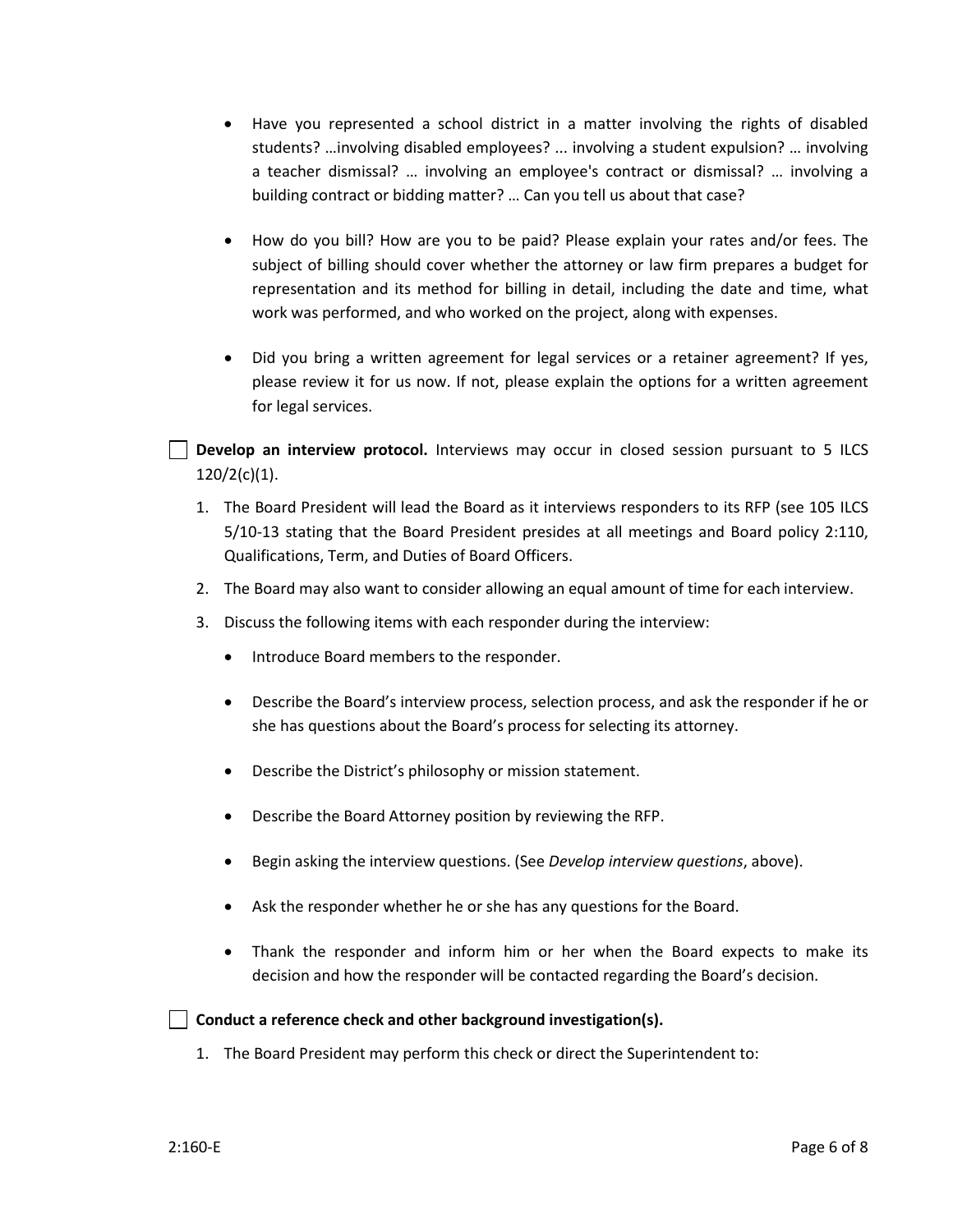- Check the ARDC's master roll of attorneys as "Authorized to Practice Law." To do this, enter the attorney's name into the ARDC's registration and public disciplinary records database at[: www.iardc.org/lawyersearch.asp.](http://www.iardc.org/lawyersearch.asp)
- Click on the attorney's name to review whether any disciplinary actions are pending or resolved; current and prior actions will appear at the bottom of the screen.
- If disciplinary actions are listed, ask the attorney or law firm for more information.
- 2. There are other online attorney review services available. These services may be overly subjective and/or the attorney may have control over the content in these services. Always check with the ARDC.
- 3. Call references provided by the responder.

## **Enter into a written contract with the selected attorney or law firm.**

- 1. All *agreements for legal services* should be in writing. At minimum, the agreement should provide the fee arrangement and the scope of services. *Agreements for legal services* and individual billing statements form the Board Attorney are subject to disclosure pursuant to a Freedom of Information Act request (PAC-14-002).
- 2. Discuss the fee arrangements with the responder and decide:
	- Whether to enter into a fee arrangement or a retainer agreement. Note: Attorneys typically bill by a pre-determined percentage of the hour, e.g., in one-tenth of an hour increments. Many districts enter into a retainer agreement for legal services that requires them to pay the attorney a pre-determined fee every month. In return, the attorney provides a pre-determined amount of legal services whenever the district needs him or her. Districts find this useful because (1) they can budget for legal expenses, (2) legal advice is available up to the pre-determined amount for lower fees, and (3) this arrangement often provides for an enhanced, long-term relationship with the attorney.
	- The appropriate scope of services.
- 3. Review the written contract (*Agreement for Legal Services*) for these provisions:
	- Fee arrangement.
	- Scope of services.
	- Who will be providing legal services?
	- A statement that the Board controls all legal decisions.